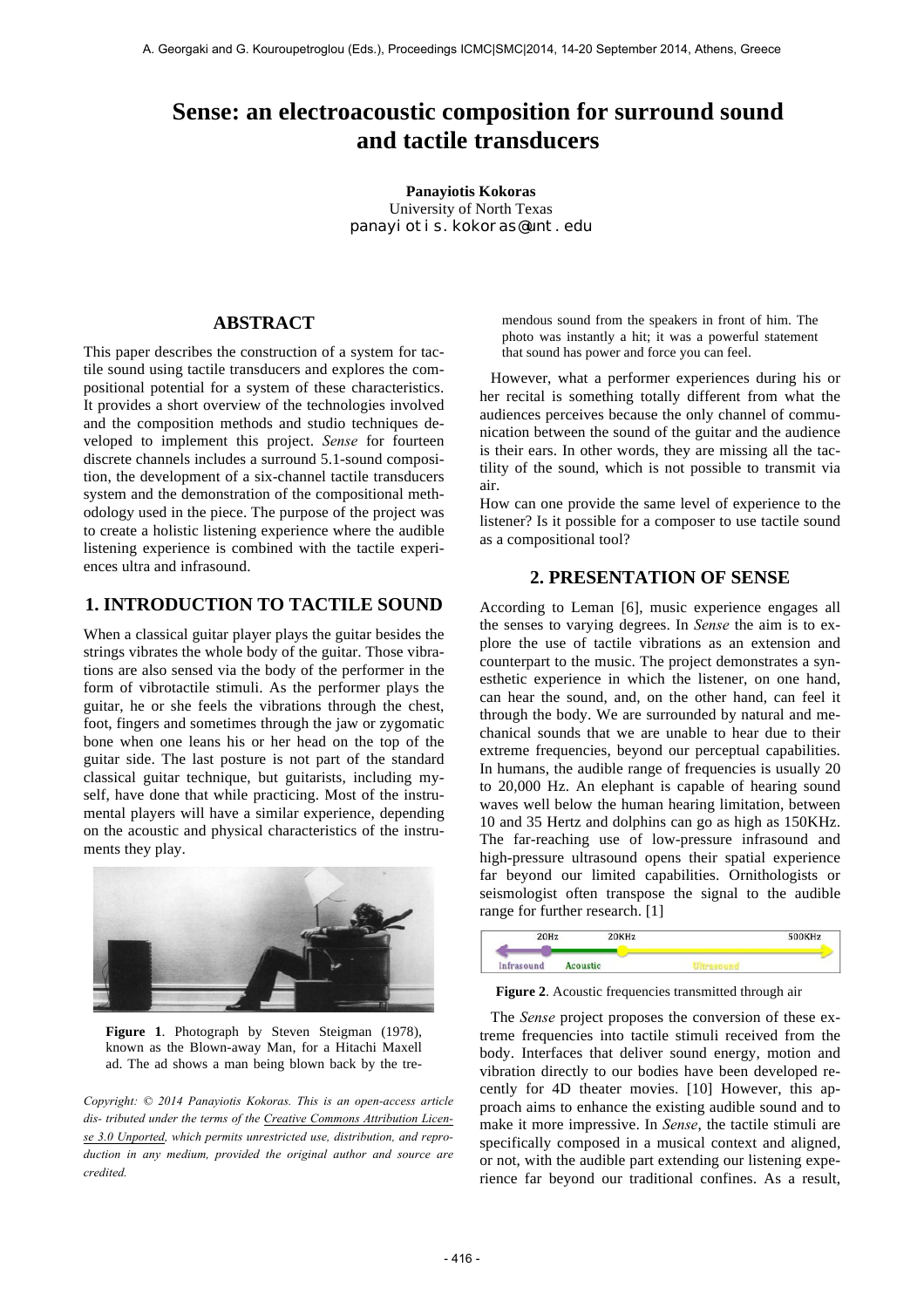inaudible soundscapes are revealed that have not been heard before, let alone, in a musical context. As a result, the listening experience is a composition of both audible musical sounds as well as structured tactile energy, feeling direct throughout the body.

For this novice compositional approach, there is very limited literature investigating compositional techniques aimed to support the functional integration of tactile stimuli with audio in a musical context. [11] In the piece, I have developed compositional strategies and audio manipulation tools through a composed score. Thus, I was able to control and integrate into the work infrasound and ultrasound material. Both of them were converted into tactile stimuli in a coherent and functional way that were contributed musically and equally to the audible part of the composition. For instance, a soft resonant midrange drone was combined with soft accelerating tactile vibrations, or a highly rhythmical audible phrase was combined with air-born ultrasound tactile sensation of centrifugal motion that was the structural vehicle to move the piece to the next section.



**Figure 3**. A visitor listens *Sense* on an early prototype of the chair at the Perot Museum in Dallas, Texas.

In order to test and explore the above compositional concepts, I have developed a simple interface with emphasis to tactile properties of the sound. This interface integrates into a customized chair with various types of tactile linear actuators<sup>1</sup> and transducers. Especially for the very high frequencies, above the human hearing range, I use a number of ultrasonic transducers. They generate a strong pressure field that can be sensed by the skin as tactile vibrations. The pressure field resembles the frequency structure and rhythmic characteristics of a part of the composition that is not audible otherwise. Ciglar [1] says, "…the hypersonic audio signal is directly mapped onto the tactile domain. As a consequence of soundwave propagation through air, an interesting side effect occurs."

#### **3. THE FIVE PATHWAYS TO PERCEIV-ING SOUND**

In addition to the sound perception through our ears, experiments by Bolanowski [2] have identified four channels that mediate tactile (mechanoreceptive) sensation. The four channels work in conjunction at threshold to

 $\overline{a}$ 

create an operating range for the perception of vibration that extends from at least 0.4 to greater than 500 Hz. The four main sensation mechanisms are:

- [1] Through the Cochlea via bone conduction
- [2] Through the skin via tactile sound reception
- [3] Through the deep tissue via movement
- [4] Through the skeletal joints via movement

For each of the four different paths, a particular transducer has been used at a specific frequency range. The range of the classification and function of the cutaneous mechanoreceptors is described by Bolanowski, [2] Weinstein [12] and Wilska [13].

| Pathway                                                 | <b>Transducer</b>                                           | Range                              | Sense            |
|---------------------------------------------------------|-------------------------------------------------------------|------------------------------------|------------------|
|                                                         | <b>Type</b>                                                 |                                    |                  |
| Through the                                             |                                                             |                                    |                  |
| Cochlea via                                             | Cochlear Tran-                                              | Audible                            | $Con-$           |
| bone conduc-                                            | ducer                                                       | range                              | ductance         |
| tion                                                    |                                                             |                                    |                  |
| Through the<br>skin via tactile<br>sound recep-<br>tion | Ultrasonic<br>Tranducer                                     | Inaudible<br>range                 | Touch            |
| Through the<br>deep tissue via<br>movement              | Tactile Sound<br>Transducers                                | $In/A$ udibl<br>e, Infra-<br>sonic | Kines-<br>thetic |
| Through the<br>skeletal joints<br>via movement          | <b>Tactile Sound</b><br>Actuators                           | Inaudible<br>range                 | Haptic           |
| Through the<br>ears via air-<br>transmission            | 5.1 Speakers or<br>stereo head-<br>phone reduced<br>version | Audible<br>range                   | Hearing          |

**Table 1.** The table above shows the five pathways to perceiving sound, the type of transducer implemented in each case for the *Sense* project, the frequency range and the sense involved.

According to Weinstein [12], the sensitivity of tactile perception on our body differs significantly depending on the location. Other parameters that affect the sensitivity are the sex and the temperature.



**Figure 4**. Wilder Penfield's Sensory homunculus.

The figure above shows what a man's body would look like by visualizing the proportional sensory perception mapping of the body surfaces in the brain.

<sup>1</sup> Linear actuators are piston-like electromagnetic devices that transmit motion in a direct fashion rather than transferring vibrations.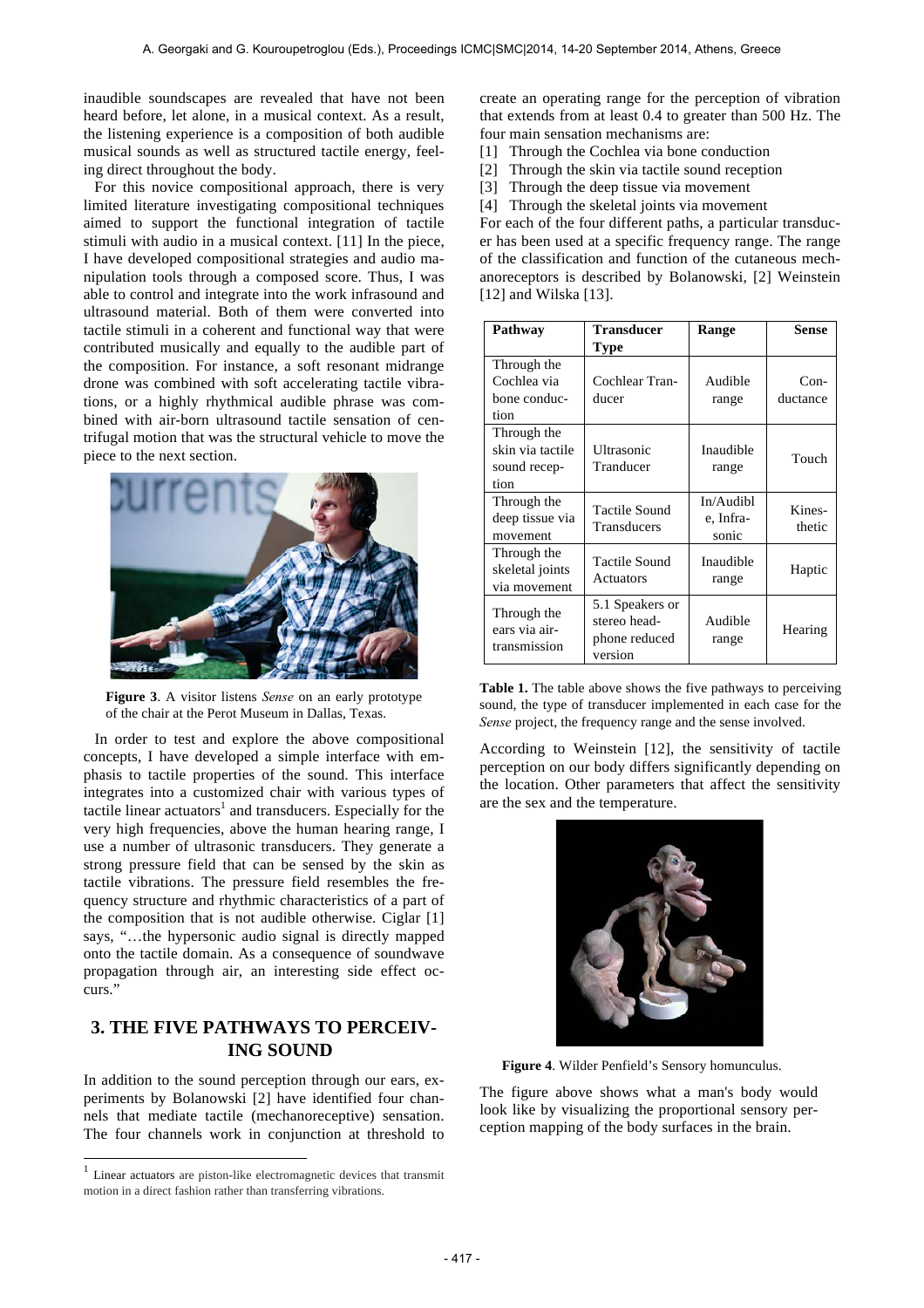#### **4. TOWARDS A HOLISTIC LISTENING EXPERIENCE**

The customized chair consists of one tactile actuator transducer in the front and one in the back, one tactile transducer on the seat and one at the back, one ultrasonic transmitter for the left palm and one for the right, respectively. In addition, there is a 5.1 system that surrounds the chair and a pair of cochlear headphones. The cochlear headphones transmit the sound through bone conduction directly to the inner ear. For the headphones audio, a stereo reduction of the 5.1 versions has been realized.



**Figure 5**. Illustration of the chair and the placement of the tactile actuators and transmitters.

All of the transducers were purchased from specialized shops except the ultrasonic transducer that I was unable to find a commercial one. As a result, I implemented my own using eighty ultrasound transducers arranged on a parabolic dish surface following the paradigms of Ciglar [3] and Hoshi [5]. The acoustic energy of all of the transducers was focused at the center of the dish, about 10 inches high. The beam was sensed as a tactile sensation of the sound waves via the skin of the palm and the fingers.

#### **4.1 Software**

For demonstration purposes only, I have developed a reduced version, which displays the audible sounds separately in the middle of the figure below, shows the ultrasonic sounds at the top, and mixes together the infrasonic soundtracks at the bottom.

Part of the goal was to use only audio signal to compose and control the piece. Thus, the whole project has been developed using a standard DAW at 192kHzsampling rate and 24-bit depth. The first six tracks used only the human frequency range. The Cochlear 1 and 2 channels used a stereo reduction of the 5.1, covering the same frequency range but projected by the cochlear headphones and sensed via bone conduction.



**Figure 6**. Max6 patch implementation of the three different sound ranges: infrasound, audible sound and ultrasound.

Both of the pathways play the same music. The advantage of this system is that it provides more depth to the listening experience because the listener hears at the same time via bone conduction and air transmission.

|                                         | G Cubase 6.5 Project by Panayiotis |
|-----------------------------------------|------------------------------------|
| $\circledcirc$<br>Touch                 | ב⊿ <mark>ול</mark> אן ∗∲ד          |
| <b>IRI IWI</b><br><b>Imilisi</b>        | ÷                                  |
| 5.1L<br>m<br>s                          | 7                                  |
| 5.1C<br>$\mathbf{S}$<br>m               |                                    |
| в<br>5.1R<br>m<br>s                     |                                    |
| 4<br>5.1 LFE<br>m<br>s                  | G                                  |
| 5<br>$5.1$ Ls<br>m<br>S                 |                                    |
| 6<br>5.1 Rs<br>m<br>s                   |                                    |
| Cochlear 1<br>m<br>s                    |                                    |
| Cochlear <sub>2</sub><br>R<br>m<br>s    |                                    |
| g<br>Ultrasound 1<br>m<br>$\mathbf{S}$  |                                    |
| 10<br>Ultrasound 2<br>m<br>s            |                                    |
| 11<br>Transducer 1<br>$\mathbf{S}$<br>m |                                    |
| 12<br><b>Transducer 2</b><br>S<br>m     |                                    |
| 13<br>Infrasound 1<br>s<br>m            |                                    |
| Infrasound <sub>2</sub><br>s<br>m       |                                    |
|                                         |                                    |

**Figure 7**. DAW track arrangement for *Sense*

The other two tracks (ultrasound) drive the two custommade Ultrasound transducers. The audio material is specially composed to deliver tactile sensation to the palms of the listener. The output of the tracks routed to an amplitude modulation effect with center frequency at 40kHz [3]. That step was necessary to make possible the tactile sensation on the palms from the ultrasonic transducer. The rest, four tracks, were playing frequencies below 20Hz or up to 500Hz in some cases. Similarly, the tracks were specially composed not to be heard but to be felt as tactile vibrations.

#### **5. CONCLUSIONS**

The aim of *Sense* project was firstly to develop an environment where the listener will have a similar experience as a performer. Secondly, I investigated different compositional strategies to inform the listener's brain using all the sensory paths that enable us to feel the sound. A detailed technical and compositional analysis of the tech